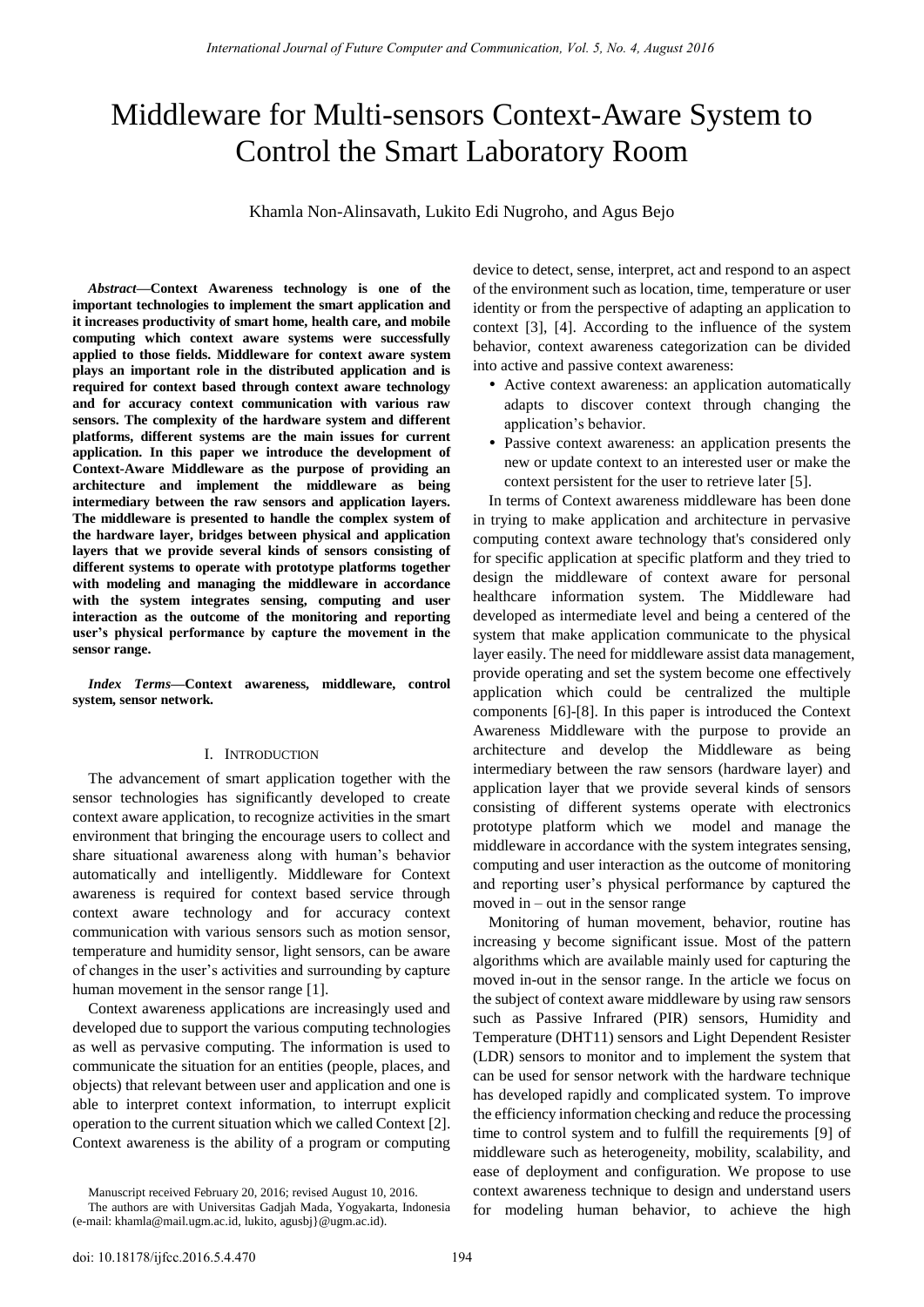performance capturing movement for sensor devices.

The rest of this paper is structured as follows: Section II introduces the related work; Section III describes the design and architecture of the middleware for Context awareness. Section IV describes the performance evaluation and the simulation and work result are mentioned in Section V, finally we draw the conclusion and future work for the paper in Section VI.

## II. RELATED WORKS

In the area of the Middleware Context-aware architectures that have been proposed already as the same layer conceptual framework protocols and service for sensing, raw input data, and management / processing of the contextual information. One of the most significant properties of context aware Middleware is to efficiently infer context from sensory data, acquisition, processing, and relevant context recognition and provide to application. Middleware lies between physical and application layers that support completely functions to the system. In this site we propose some comparison concerning the term of Middleware platforms for context aware computing, in which most of them are concerned with one or more aspects in an ad hoc manner. Context Toolkit [10] uses the approach of widget to get raw contextual information from sensors and passes it either to interpreters or to sever for aggression that use simple HTTP protocol. Communication and the XML as the language model for the context. MidCASE [10] was introduced with the purpose to give a service oriented middleware to bridge the gap between the programmable application layer consisting of different scenarios and the hardware layer consisting of extremely heterogeneity devices that Middleware utilizes a service-oriented, distributed extensible architecture to achieve the service in each awareness service domain, and the aware process is achieved by applying rule-based reasoning. MoCA [11] (Mobile Collaboration Architecture) has been used by several research groups in Brazil and abroad for the development of small scale or experimental context aware application, MoCA is a service based architecture which offers support for the development of distributed context aware application.

The Service-Oriented Context Aware Middleware (SOCAM) [12], Context-Awareness Sub-Structure (CASS) [13], and Context Managing Frameworks are centralized architectures that in general receive context data from distributed context sensor and offer it in mostly processed to the clients.

## III. DESIGN AND ARCHITECTURE OF THE MIDDLEWARE FOR CONTEXT AWARENESS

The middleware context-aware system was designed for supporting and providing the context to service in a smart laboratory with context sharing on wireless network to control and interface context request between different kind of sensors. With mediation architecture as a middleware which sense raw data from various sensors through prototype platforms.



Fig. 1. The system design of middleware for multi-sensors context aware system.

Fig. 1 depicts the overall works of this research. The system is consisting of 4 components: Context sources layer is a physical layer that provide multiple input sensors to support the system and monitor the environment from light sensor, temperature and humidity sensor for controlling surrounding environment, the devices can detect when human has moved in or out of the sensors range in the detection area. Prototype platforms are responsible for reading data from sensors and control multiple sensors as two different systems, when collect information from context sources then prototype platform will send all information to the middleware.

### IV. CONTEXT AWARE MIDDLEWARE IMPLEMENTATION

#### *A. Context-Aware Middleware Components*

To pass on the requirement of the system, we implement the automatic control context awareness to reduce the use of energy and when you turn on/turn off the lighting by this system, improve skills and experience to perform the system by using PIR motion sensor to capture the human movement behavior and pattern recognition monitoring. Light Sensor (LDR) and Temperature and Humidity sensors are used to control system about the lamp that can be sent alerts I the networks range. The system can capture human movement and behavior that we will put some activities such as lying, walking, working with electronic devices, along with this we put the temporal data like time and date in the system to set the time for controlling human behaviors.

Physical layer consists of multiple sensors namely Passive Infrared sensors, Light-Dependent Resistor, Temperature and Humidity sensors that use to capture and communicate with the environment. Two different types of platforms are used to read data from the above sensors and send information to the middleware layer to be ready for communicating to the application layer.

Middleware layer is consisted by three components such as Sensor Interface, Processing and Application service interface. Sensor interface is to communicate with hardware through protocols called TCP/IP (Transmission Control Protocols / Internet Protocols) and Serial Protocols to integrate, decode, sort and queue the data from physical layer. Processing would be received data from the hardware or received from sensor interface then the middleware will manage, control the data and collect data from the physical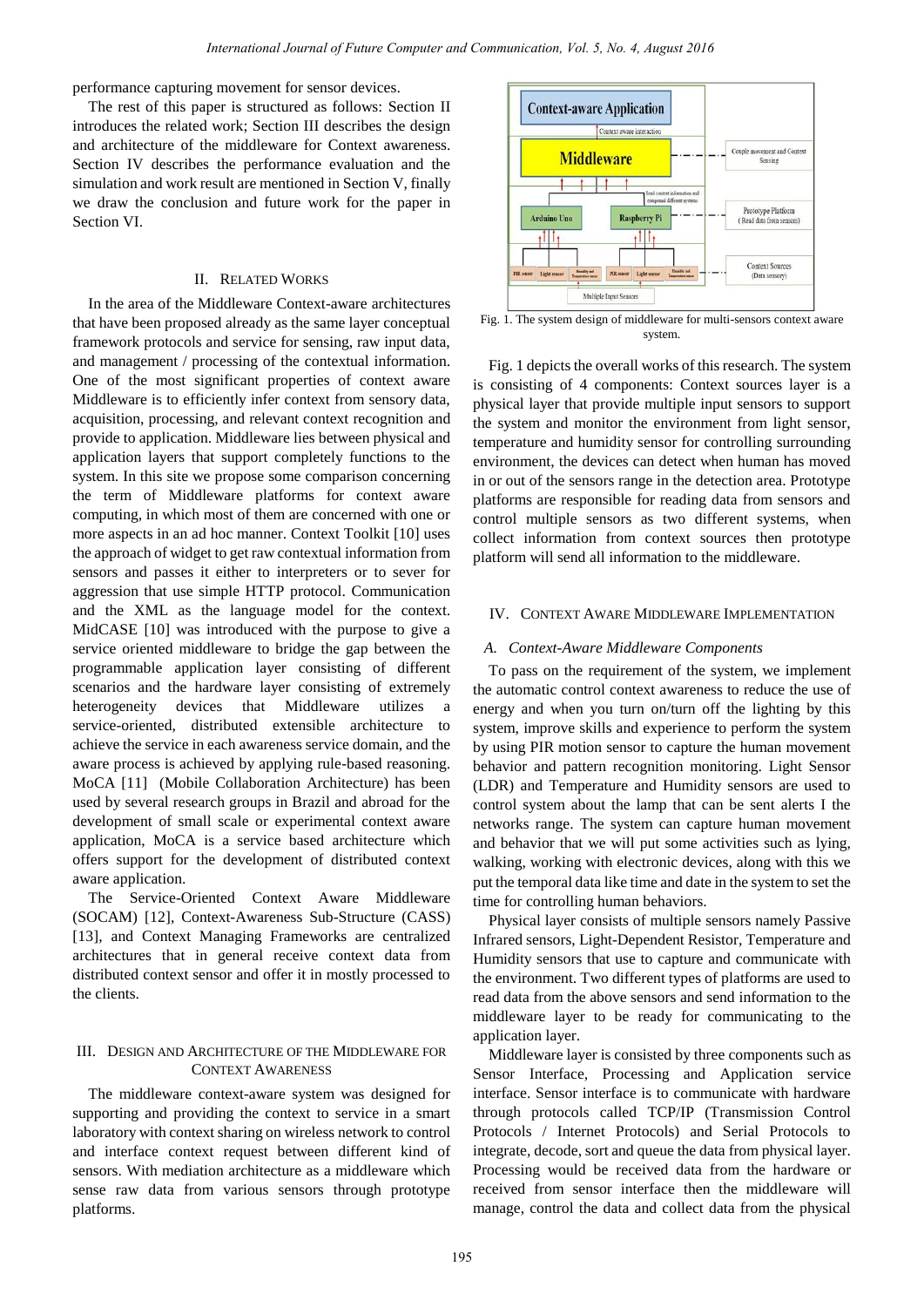j

layer. Finally the information is will be collected to application for providing context aware system and event processing service and Application-Service interface connects to the application layer with the purpose of sending all collected data to the users when requesting information is happened.

Application layer is the highest layer of the system that use to contact with the users by monitoring human behavior and control the system and show data that comes from the raw sensors context. To illustrate the information from raw sensor (hardware parts), application layer sends requests to the middleware and after that middleware will communicate to the lower layer as physical layer to bring containing data from sensors, then send back to the application layer and show to the user by API (Application Programming Interface). The hierarchical diagram of the middleware system is shown in Fig. 2.



Fig. 2. Hierarchical diagram of the middleware layer.

#### *B. Context-Aware Service*



Fig. 3. Context-aware service.

Context Awareness relates of contextual information such as data filtering that bring up the data from the raw sensor and monitoring one's behavior on the current context. The functional of the context-aware service as a control system of the smart laboratory room which control the facilities automatically namely lamps and air-conditioner from the motion sensors to achieve the goal of context awareness system, event processing service of the tasks perform as the common monitoring of the context as a Fig. 3 such as capturing movement, turn on/off the light, adjust the air-conditioner automatically through the provided sensors that can input the real information such as location, time, temperature, the information can update by the system and user manually for communication with other devices and application.

*C. Context-Aware Middleware Performance*



 sprintf (echoBuffer, "%s\n", "OFF"); recvMsgSize = strlen (echoBuffer);





Fig. 5. TCP Echo Server connects to the client.



Fig. 6. Client that run on Tomcat Servlet from Apache.

According to the upper context-aware middleware architecture, we assumed that there are two systems which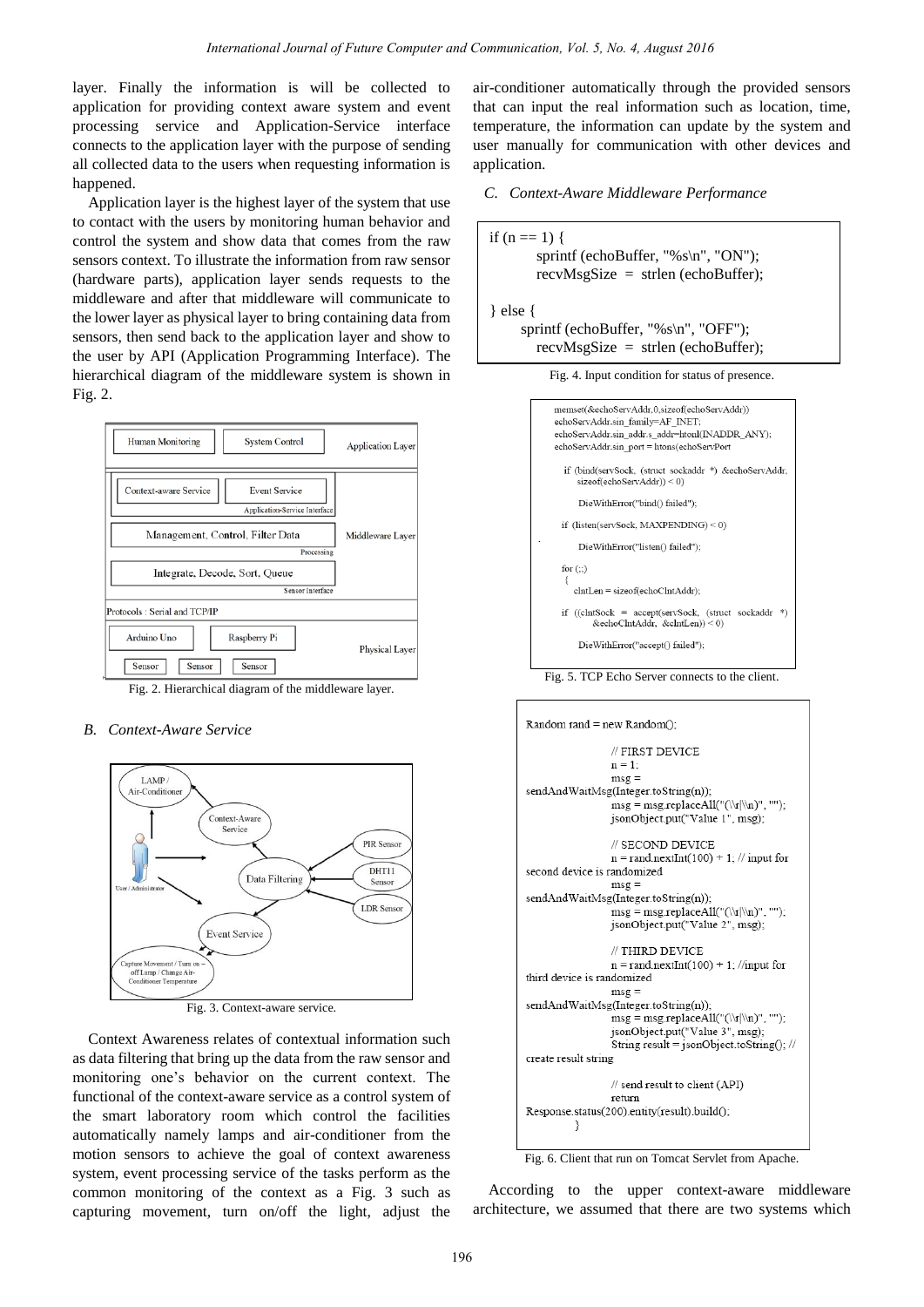made from 2 prototype platforms such as Raspberry Pi and Arduino Uno according to the status of the system that is shown in Fig. 4. These platforms perform as a mediator and read data from the raw sensor namely PIR sensors, Temperature and Humidity sensors, LDR sensors for monitoring surround environment.

For the Raspberry pi performs as a server itself is shown in Fig. 5 and we need to access via other side and implement function to help it perfectly to communicate with client side which bring data from the raw sensor to middleware layer and continue to display those data at the application program interface to the user.

Fig. 6 is used as a client to communicate with the server form Raspberry side. The output was taken directly from Raspberry pin status and others are randomized and echoed from middleware to raspberry pi server and back to middleware.

## V. RESULT AND DISCUSSION

We implemented the middleware for context aware system to be connector between physical layer and application layer. A middleware enables compound as a bridge that work together with protocols and platforms. The system receives the information from physical sector such as PIR sensor, Temperature and Humidity sensor, LDR sensor through prototype platforms, after that middleware will collect all data from raw sensor then will process randomly to share provided data to the application layer as well as displaying for the user.



| Data received : 1                                                                                                                                                                  | Handling client 192.168.0.3 |  |  |
|------------------------------------------------------------------------------------------------------------------------------------------------------------------------------------|-----------------------------|--|--|
|                                                                                                                                                                                    |                             |  |  |
| Data from digital input 1<br>Mode 1                                                                                                                                                |                             |  |  |
|                                                                                                                                                                                    |                             |  |  |
|                                                                                                                                                                                    |                             |  |  |
| {"Value 1":"ON"}                                                                                                                                                                   |                             |  |  |
|                                                                                                                                                                                    |                             |  |  |
|                                                                                                                                                                                    |                             |  |  |
|                                                                                                                                                                                    |                             |  |  |
|                                                                                                                                                                                    |                             |  |  |
|                                                                                                                                                                                    |                             |  |  |
|                                                                                                                                                                                    |                             |  |  |
|                                                                                                                                                                                    |                             |  |  |
|                                                                                                                                                                                    |                             |  |  |
|                                                                                                                                                                                    |                             |  |  |
|                                                                                                                                                                                    |                             |  |  |
|                                                                                                                                                                                    |                             |  |  |
|                                                                                                                                                                                    |                             |  |  |
|                                                                                                                                                                                    |                             |  |  |
| igraspberrypi -/Documents/CSocket \$ sudo ./TCPEchoServer 51717<br>landling client 192.168.0.3<br>ata received : 1<br>ata from digital input 0<br>$f$ ode $1$<br>{"Value 1":"OFF"} |                             |  |  |

Fig. 8. Monitoring raspberry input and output.

Fig. 7 had shown the emulated from application program interface to the middleware, the output was taken directly from raspberry pin status, the other was randomized and echoed from middleware to raspberry server and then back to the middleware once more time.

A single data was displayed on the screen as a Fig. 8 is the information that shown the status of the input value that ON and OFF are the result from monitoring movement of the system.

To evaluate the performance of the proposed middleware system, the requirements of the middleware that we need to fulfill are essential role to implement and develop a better system. Graphic User Interfaces (GUIs) are used to show the monitoring of all provided sensors for middleware layer. When we have started to operate the system all of sensor will send data to the middleware and collect to the database, at the meantime the graphics are showed the values of each sensors with different colors of patterns. On the other hand, different platforms are may receive a little different data according to the real environment.

The middleware would provide uniform abstraction and reliable services for common operations and would simplify the development of context aware application. It would be supported diversity to hardware, operating system and programming language. The middleware would also allow us to compose complex system based on the interaction between user and context aware application. More significantly, it would provide support for complex tasks such as contextual information which consisting in the hardware layer as well as raw sensors. It would also define a common model context that to ensure the different application in the smart environment. Furthermore, the middleware is supported the requirement such as mobility, heterogeneity and could handle with the complex system from hardware components for physical layer.